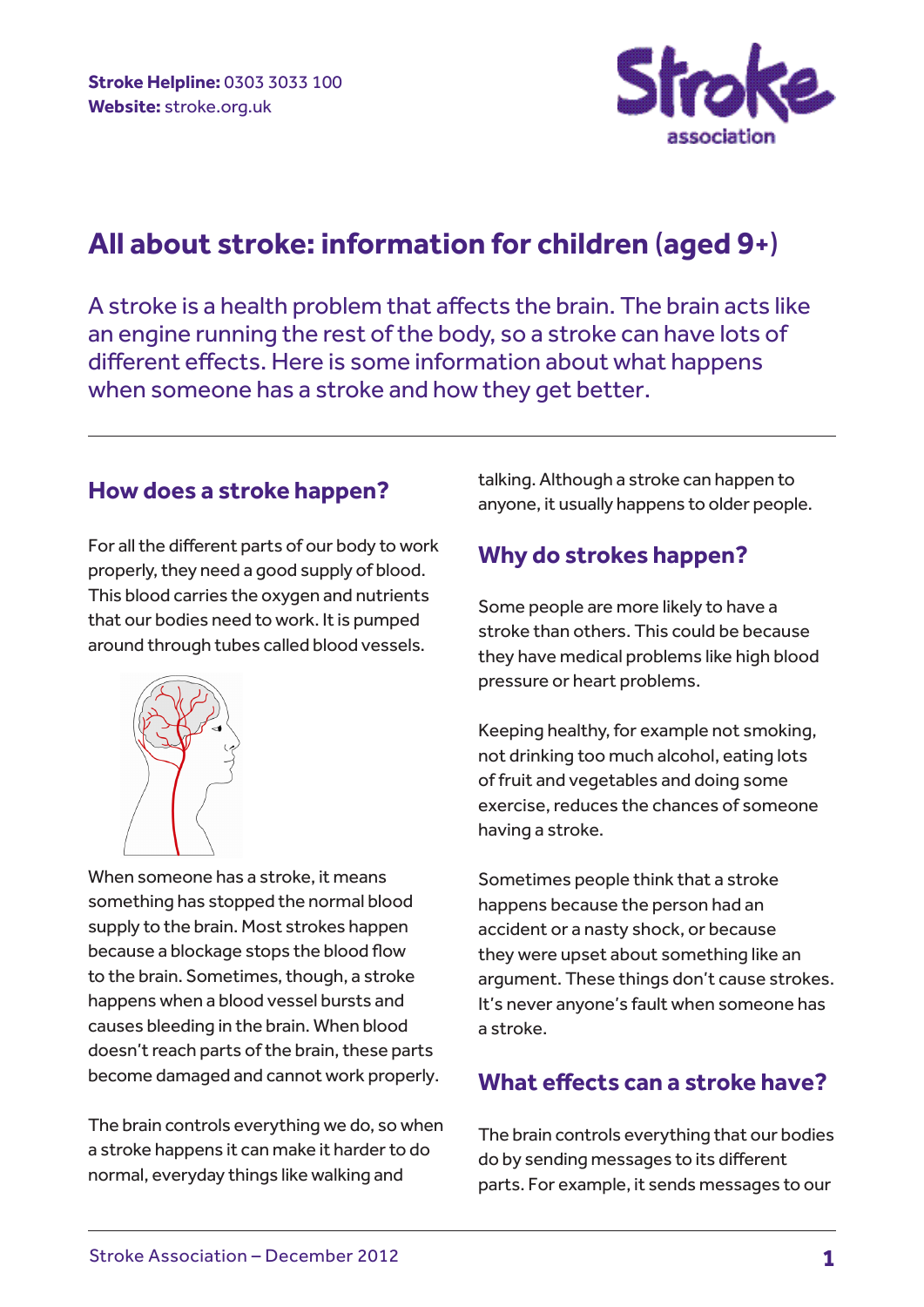arms and legs telling them to move when we want them to. After a stroke, the brain can stop sending these messages to parts of the body. This often means that people who have had a stroke can't walk or move in the way they did before. They may need to use a wheelchair or a stick to help them walk, or they may not be able to use one of their arms as well as they used to.



A stroke can make ordinary things like talking, reading and writing more difficult. Sometimes it makes it harder for the person to understand what other people are saying to them. They may even say words that don't make sense. It doesn't mean they are being silly or stupid – it just means that the part of their brain that controls speaking and understanding isn't working properly.

Sometimes people who have had a stroke forget things you've just told them, or the things they always used to remember. They may not remember where they have put things like their glasses. Or they might forget someone's name or what they did yesterday.



There are lots of other effects that a stroke can have. Some people may have trouble seeing things properly. Others may not be able to eat or drink properly and may need to be given food through a tube into their stomach.

People who have had a stroke usually feel very tired and want to sleep a lot. They may not want to talk to other people or have too many visitors. This is because their body needs to rest to help them get better. Sometimes it can help if there are only a few visitors and they don't stay too long.

Some people who have had a stroke become very emotional. They may cry because they feel sad about things and sometimes they cry because they just can't help it. Sometimes they can laugh when you don't expect them to or when you don't think they should. They have these feelings because of how the stroke has affected their brain. These changes often get better in time.

It's normal for people who have had a stroke to feel frustrated and upset, especially if they can't speak properly or need to learn to do things again, like getting dressed.

Sometimes it is hard for other people to understand all the effects a stroke can have. The person who has had a stroke may not look different from before. If you break your leg, you may get a lot of sympathy because other people can see what has happened to you. You can't always see the ways a stroke can affect someone and because of this, people who haven't learned about stroke may say the wrong thing. That's because no-one has told them about how the brain is in charge of everything we do – such as how we move, speak and express our feelings.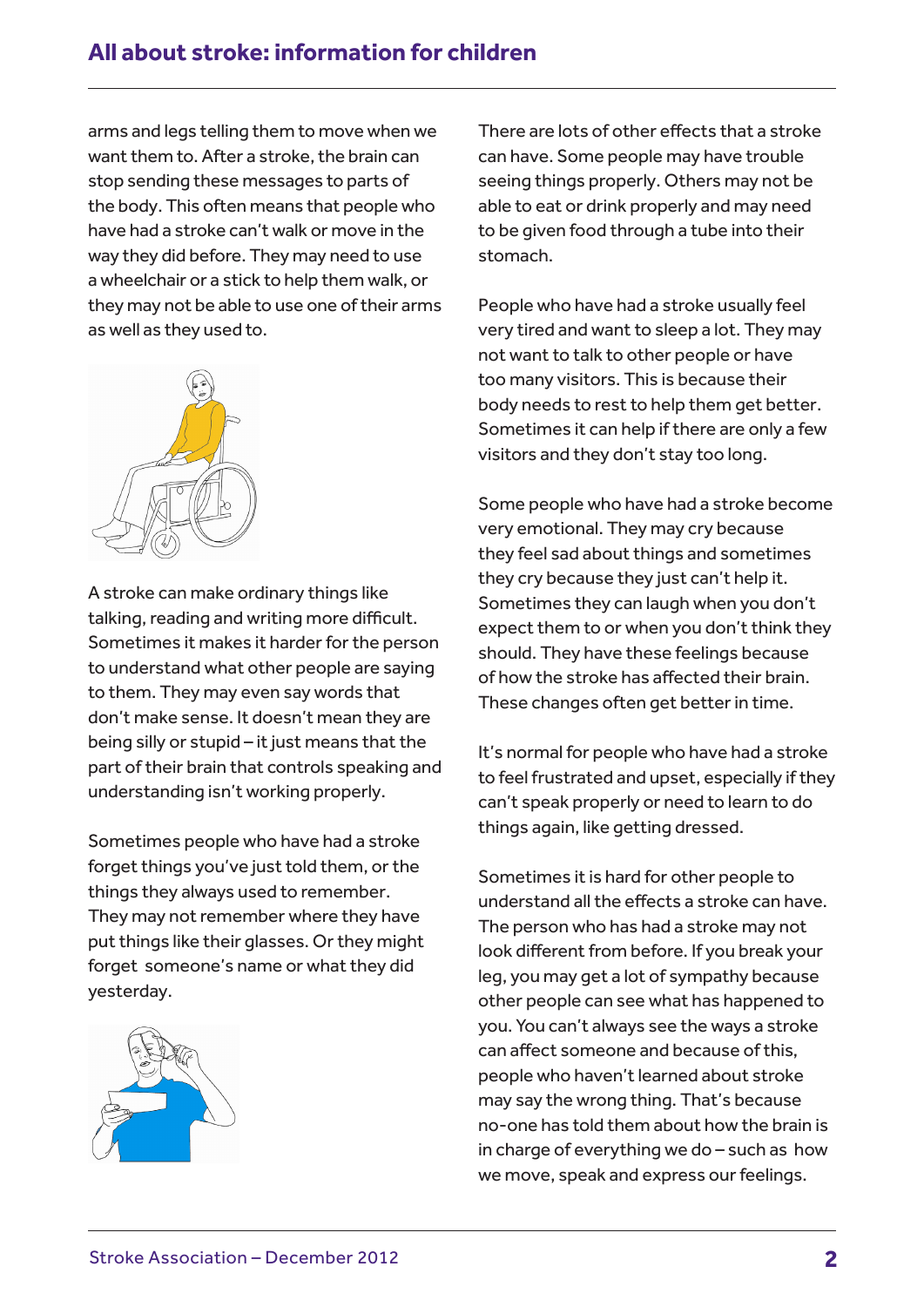## **Where do people go for treatment after a stroke?**

Everyone who has a stroke should go to hospital for treatment.



The doctors will run lots of tests to find out what caused the stroke. They will probably have a test called a brain scan. This takes a picture of the brain, and helps the doctors see what has happened and how big the stroke was.

Most people will need to take some medicine after a stroke, and a few people will need an operation.

Most people need help from lots of different professionals in hospital to get better. This is called rehabilitation and it is how people relearn how to do things like walking, talking and writing.

Here are some of the people you may meet in hospital:

**Doctors** are in charge of someone's medical care in hospital.

**Nurses** are the main carers in hospital. They make sure everyone is safe and comfortable. Nurses can help people to get out of bed and to eat and drink at mealtimes.

**Physiotherapists** help people who have problems standing up or walking, or who have problems using their hands and arms. **Occupational therapists** help people to do everyday things like getting dressed.

**Speech therapists** help people who have difficulty speaking, reading, writing or swallowing.



Even when the person who has had a stroke comes home from hospital they might have to keep seeing their doctor or other professionals. Many people do get better, but they may not be able to do everything they did before the stroke.

### **How do people get better?**

When someone has a stroke, the family always asks the doctors and nurses at the hospital what they think is going to happen. Even the doctors can't always tell you how long it is going to take for someone to get better. But our brains are very clever, as well as very complicated, and can sometimes relearn the things they used to do. A lot of people do get much better, bit by bit.

Every person who has a stroke gets better in a different way and in a different amount of time. Some people learn to do some things again but don't get completely better. They may have to use a wheelchair or walking stick or may have difficulty speaking.

You might feel sad, frustrated, or angry that this happened to someone you love, especially if they are not able to do the things they did with you before. Many people do get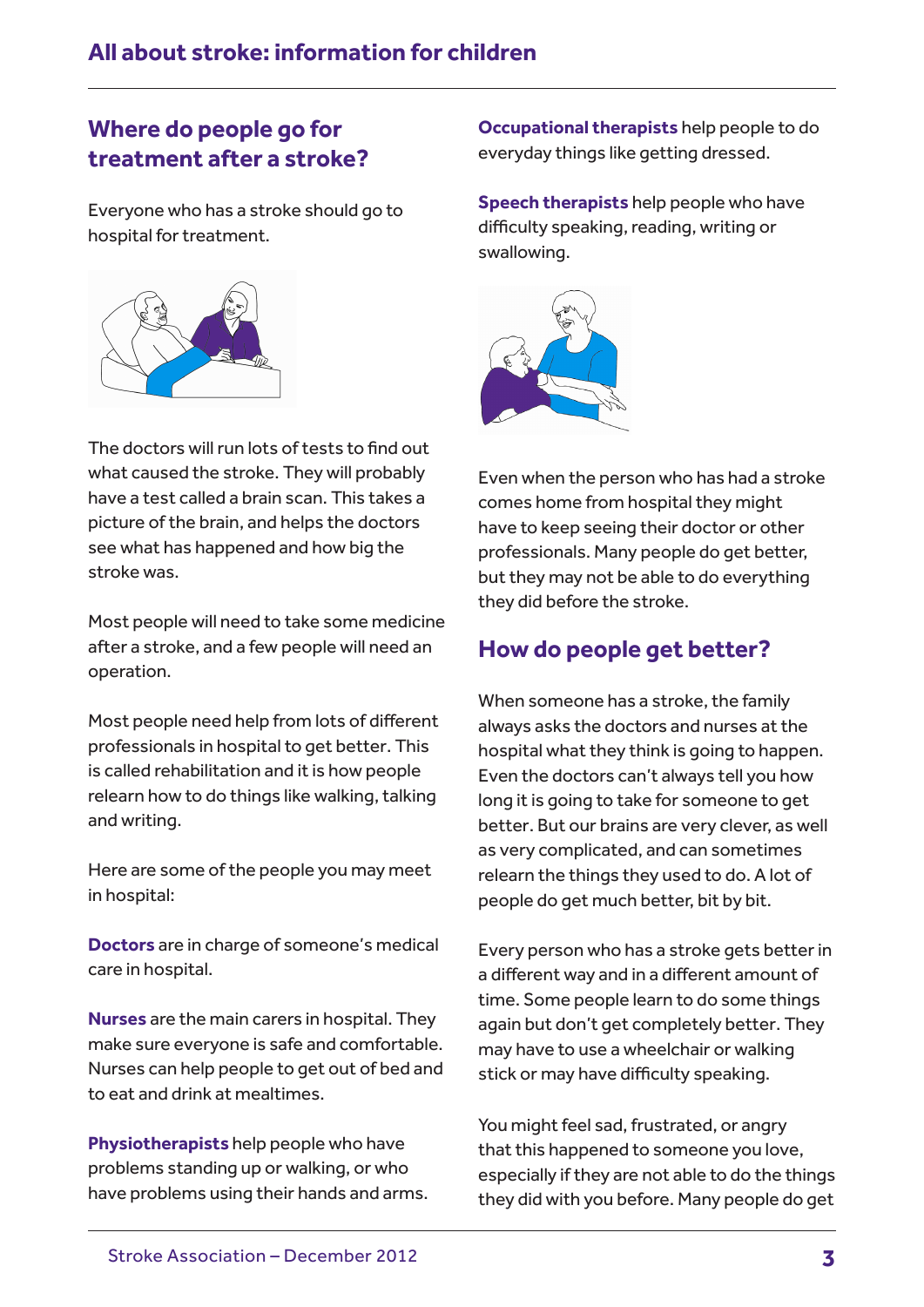better after a stroke, but it can take a long time so it is important to be patient.

If you have any questions or worries about someone who has had a stroke, tell someone about it. This could be your mum or dad, someone else in your family or a teacher. They can help to answer your questions.

Although the person who has had a stroke hasn't become a different person, they sometimes behave a little bit differently because of it. Remember that they are still the same person underneath. They still love the people they loved before and enjoy doing the things they did before. And whatever they can and cannot do, we still love them.



### **Further reading**

#### Grandpa's Crooked Smile: A Story of Stroke Survival

*Barbara Reeves, Peter Sinclair 2007, Aardvark Global Publishing*  This online book explains what a stroke is and the changes that can happen to relationships when a member of the family has a stroke. It is available to read online: http://bit.ly/UVnhyY

#### Grandpa's Had A Stroke

*Helen MacIntosh 2005, Self-published* This is an illustrated book that explains what a stroke is and what might happen when someone has a stroke. It will soon be available as an ebook. You can see a preview at: www.members.optusnet.com.au/ hmcintosh/ghas.htm

#### Hands up for Andie

*Brenda Palmer HemiHelp* 

This is a story about a girl with hemiplegia and the difficulties this can cause. It is available to purchase from HemiHelp: www.hemihelp.org.uk/support\_us/shop/ hands up for andie Tel: 0845 123 2372

#### Kids Health

Website: http://kidshealth.org/kid/ grownup/conditions/stroke.html They provide information you can read or listen to about a range of different health problems, including stroke.

#### Love After a Stroke

*Megan C. Nosol Paperback*

This book is about a boy whose grandmother has a stroke and is left with aphasia. It explores the difficulties that a lack of communication can bring, and the ways to deal with these. You can see a preview online at: www.loveafterastroke.com/index.html.

#### My Grandpa Had a Stroke

*Dori Hillestad Butler Paperback, 2007, American Psychological Association*

This is an illustrated storybook that covers topics such as what a stroke is, how it can affect someone, recovery and emotions. You can see a preview at:

www.apa.org/pubs/magination/441A806. aspx